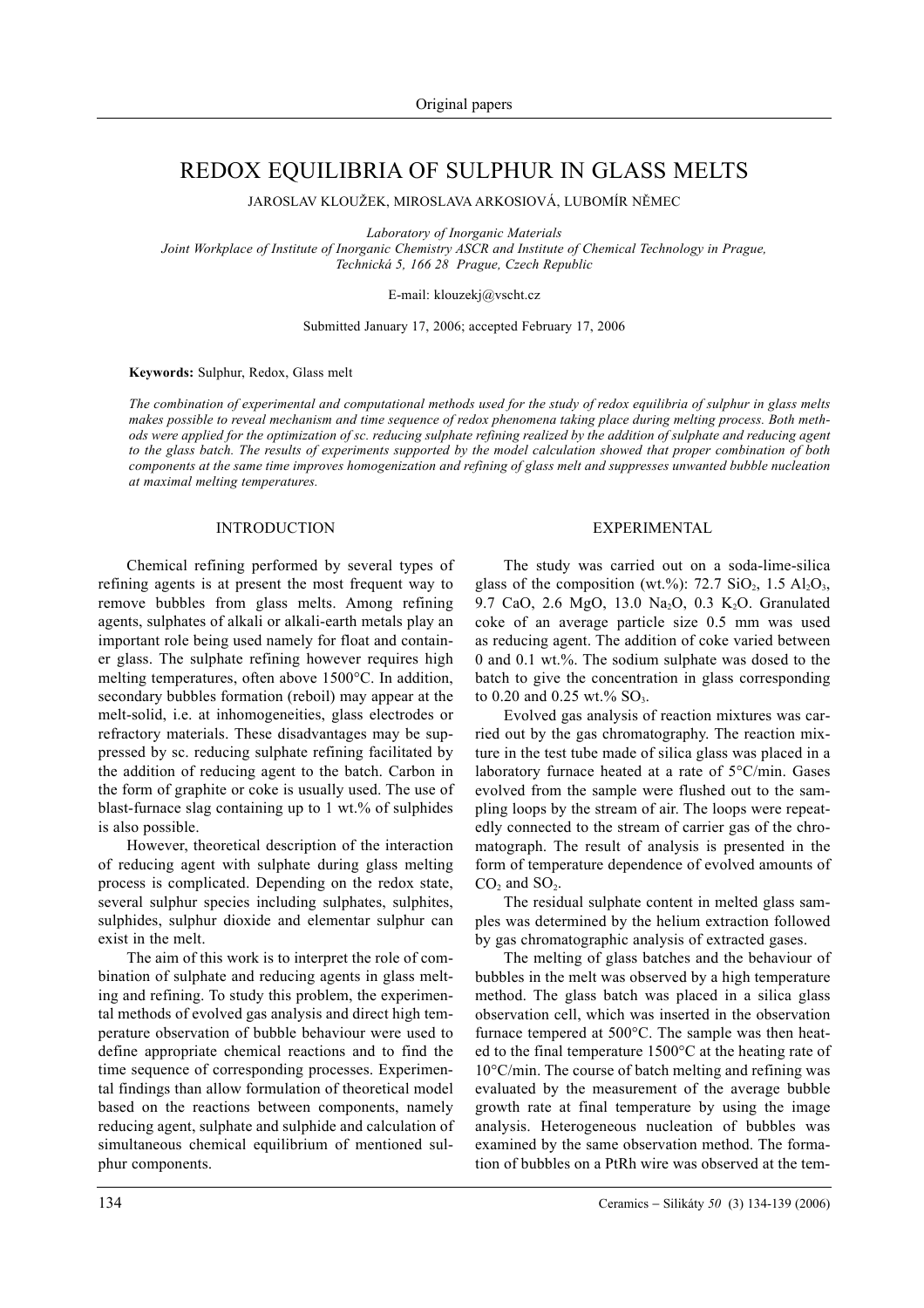perature increase 2°C/min. The temperature of bubble nucleation was detected by extrapolating the bubble radius to zero.

#### RESULTS AND DISCUSSION

## Evolved gas analysis

The first set of experiments involves the study of the mechanism, temperature range and time sequence of the interaction between the sulphate and the reducing agent. Figure 1 shows the results of analysis of gases evolved from the mixture containing sulphate  $(0.20 \text{ wt.}\% \text{ SO}_3)$ , granulated coke (0.05 wt.%) and glass cullet. Other raw materials were not used as the  $CO<sub>2</sub>$  formed by the decomposition of carbonates may overlap gas peaks evolved during studied interaction.

The first maximum of evolved  $CO<sub>2</sub>$  at the temperature of 350°C corresponds with the oxidation of carbon by air oxygen.

$$
C(s) + O_2(g) \rightarrow CO_2(g) \tag{1}
$$

The second  $CO<sub>2</sub>$  maximum between 600 and 900 $^{\circ}$ C indicates the reaction between the reducing agent and the sulphate.

$$
2C(s) + SO42(l) \to 2CO2(g) + S2(l)
$$
 (2)



Figure 1. Evolved gas analysis of the mixture coke-sulphatecullet.

As no other  $CO<sub>2</sub>$  maxima were detected, it can be supposed that the carbon oxidation by the sulphate is complete, i.e. no carbon dissolved in the melt exists at higher temperatures. In addition, the temperature range of the reaction indicates that in the reaction (2) enters only the sulphate present in the batch, but not the sulphate present in the glass cullet. A comparison of the reaction stoichiometry and the amount of dosed sulphate suggests that the sulphate conversion is only about 20 %. This value shows that majority of the added carbon is oxidized by the air and does not react with the sulphate.

Most studies of oxidation of carbon at temperatures below 1000°C take into account so-called Boudoard reaction occurring in the glass batch [1-3]:

$$
C(s) + CO2(g) \rightarrow 2CO(g)
$$
 (3)

The reduction of sulphate is then facilitated by the reaction with carbon monoxide:

$$
4CO(g) + SO42(l) \to 4CO2(g) + S2(l)
$$
 (4)

The gas chromatographic system used in this study is however unable to detect evolved carbon monoxide and confirm the last mechanism. Nevertheless, the most important result of mentioned reactions is the formation of sulphide ions.

The evolution of  $SO_2$  detected above 1300°C demonstrates the reaction of remaining sulphate with sulphides originated by the reaction (2) or (4):

$$
S^{2}(l) + 3SO_{4}^{2}(l) \rightarrow 4SO_{2}(l,g) + 4O^{2}(l)
$$
 (5)

## Batch melting tests

Figure 2 shows an example of high temperature images of the melting tests recorded after 60 minutes dwell at the temperature of 1500°C. Average values of the growth rate of bubble diameter (∆*d*/∆τ) presented in the figure 3 were measured in glass melts prepared from batches with the addition of sulphate  $(0.20 \text{ and } 0.25 \text{ wt.}\%)$  $SO<sub>3</sub>$ ) and with different amount of coke. The melt containing only  $0.20 \text{ wt.} \%$  SO<sub>3</sub> exhibits the relatively low value of  $\Delta d/\Delta \tau = 7.6 \times 10^{-7}$  m/s. The addition of coke



Figure 2. The course of the melting process,  $0.20 \text{ wt.}\%$  SO<sub>3</sub> and  $0, 0.01$  and  $0.05 \text{ wt.}\%$  coke.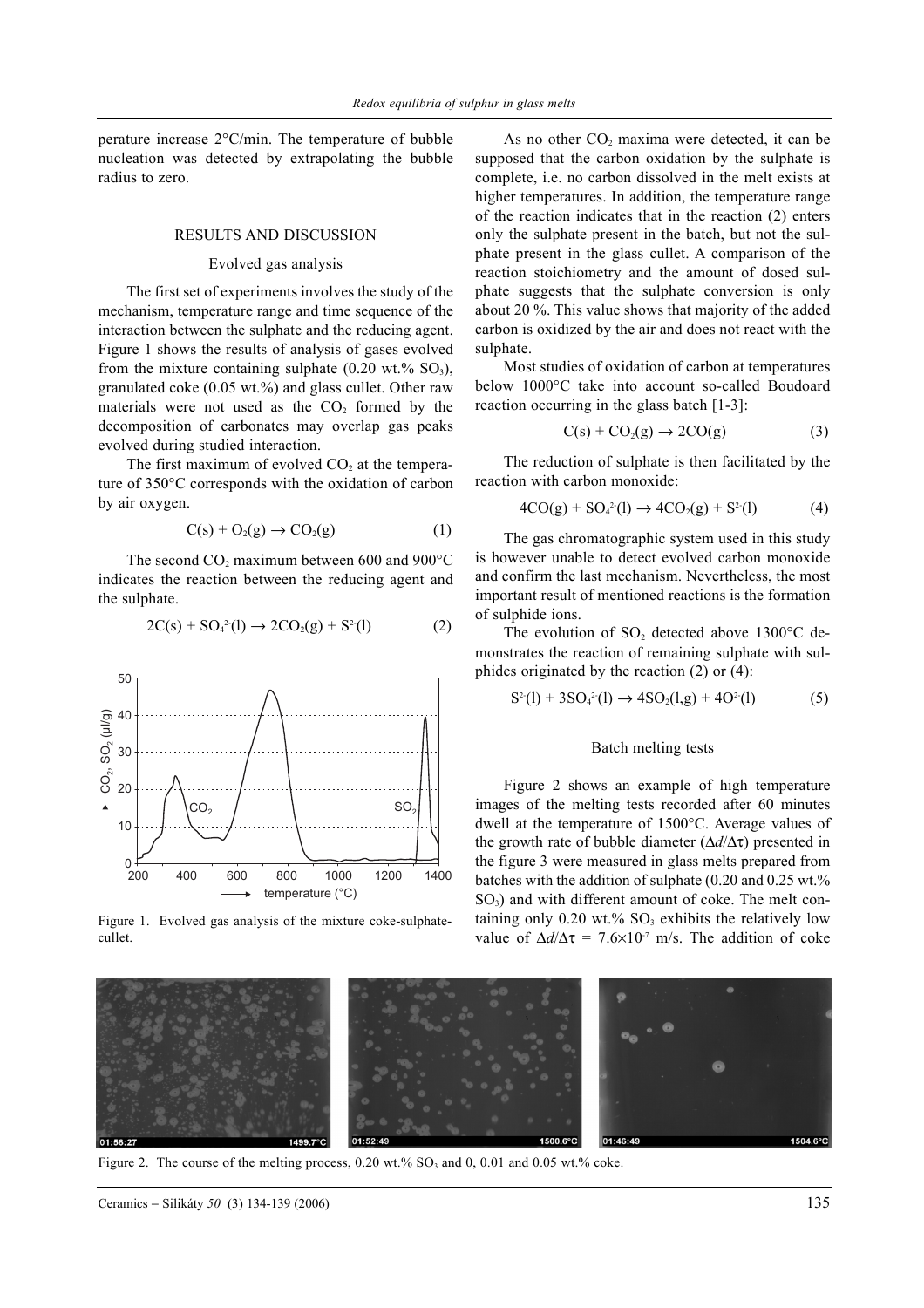brings considerable increase of the refining efficiency, when the bubble growth values exceed  $1.5 \times 10^{-6}$  m/s. The dependence of the average bubble growth rate on the addition of reducing agent exhibits typical maximum, here at the coke level of 0.02 wt.%. The decrease of ∆*d*/∆τ at higher additions of coke content in the batch corresponds with the decrease of residual sulphate content in glass presented in the figure 4. As can be seen, the addition of 0.05 wt.% of coke results in the content of sulphate 0.105 wt.%. Despite this considerable decrease of the sulphate content, the value of ∆*d*/∆τ =  $= 1.46 \times 10^{-6}$  m/s indicates the high refining efficiency of the melt.



Figure 3. Figure 3. The average bubble growth rate vs. coke addition to the batch.



Figure 4. The residual  $SO<sub>3</sub>$  in the melt vs. coke addition to the batch.

Elevated sulphate content 0.25 wt.% results in very high bubble growth rates (∆*d*/∆τ > 2×10-6 m/s, figure 3) and the addition of reducing agent has almost no effect on the refining efficiency.

## Reboil and behaviour of nucleated bubbles

Important information about the interaction reducing agent - sulphate yields the observation of bubble nucleation and the behaviour of nucleated bubbles (figure 5). In oxidized, sulphate-containing glasses, a linear correlation between the nucleation temperature and remaining sulphate content is observed (figure 6). At higher addition of reducing agent resulting in the formation of sulphides in glass, the bubble nucleation occurs at temperatures below 1450°C.

Completely different behaviour of nucleated bubbles can be observed in the course of temperature decrease. Bubbles in oxidized, sulphate containing glasses are dissolved quickly, bubbles in reduced amber glasses do not dissolve in the melt. This situation is quantified in table 1, which shows measured values of bubble growth and dissolution rates. Glass containing pure sulphate has highest dissolution rate when temperature decreases. Small addition of carbon increases bubble growth rate when temperature increases and



Figure 6. The temperature of bubble nucleation vs. residual sulphate content.

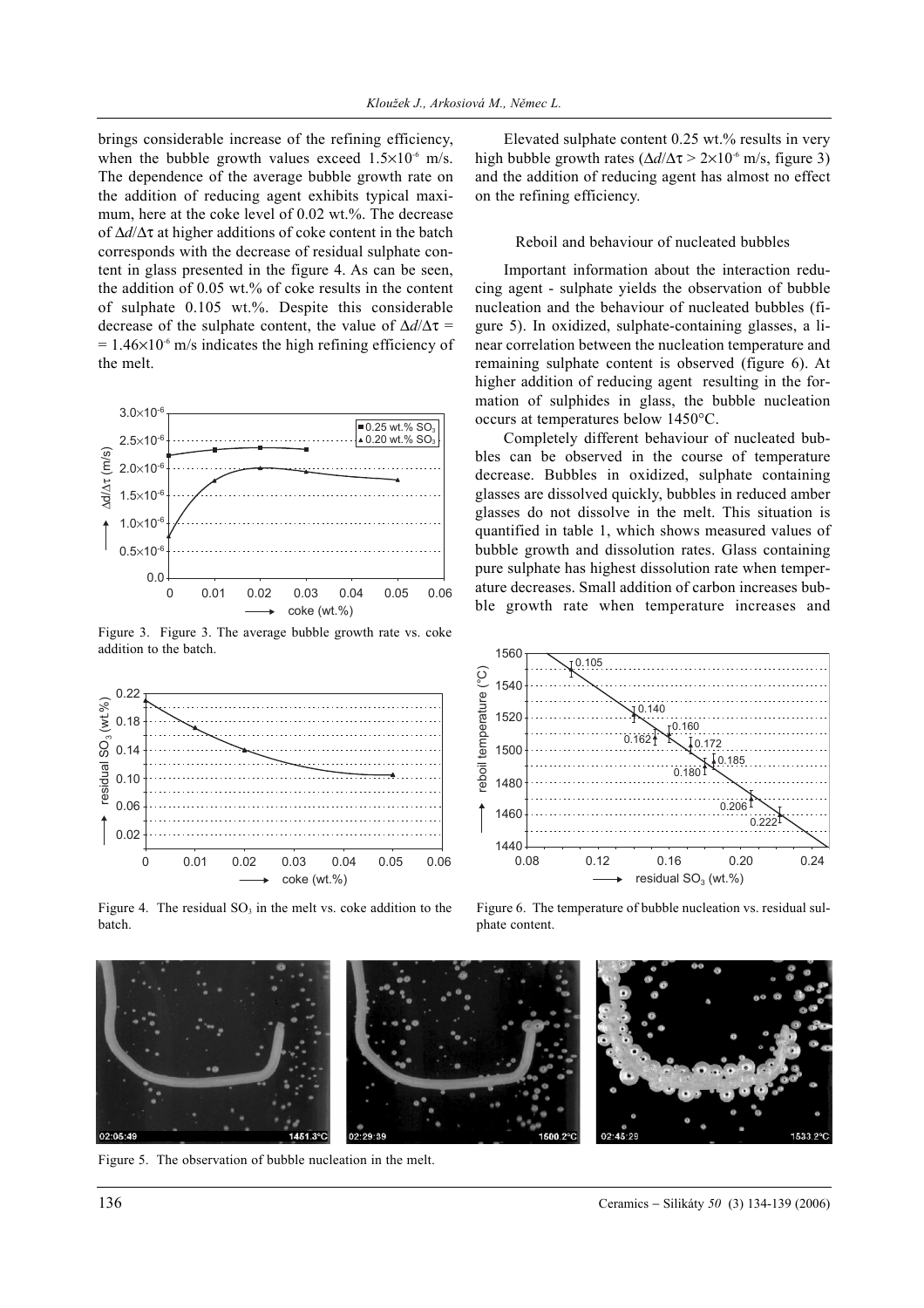decreases the bubble dissolution rate at descending temperature owing to lower residual sulphate content. Bubble growth in amber glass indicates a high level of saturation by  $SO_2$ , consequently medium rates of the bubble growth rate at rising temperature were obtained and no bubble dissolution at descending temperature was observed (table 1, line 3).

#### Summary of the experiments

Presented experimental findings make possible to suggest the mechanism and time sequence of important phenomena taking place during the whole melting process. Evolved gas analysis has shown that the chemical reaction between both components takes place within the temperature interval 600-900°C. The most important acceleration factor of melting and refining process is the formation of sulphide, which reacts with residual sulphate at temperatures above 1300°C. Formation of sulphur dioxide resulting from this reaction, brings about intensive bubble nucleation and stirring and foaming of the melt. Probable phenomenon is the formation of sulphites, reported by similar studies [3, 4].

At refining temperatures, the growth rate of bubbles depends on the carbon/sulphate ratio, i.e. on melt saturation by both refining gases. Behaviour of bubbles nucleated at high melting temperatures differs according to the redox state of glass. In oxidized glasses, bubbles are formed by the mixture  $SO_2$  and  $O_2$ , which is easily soluble in the melt when the temperature is decreases. Reduced glasses produce pure  $SO<sub>2</sub>$  bubbles insoluble at the temperature decrease.

#### MODEL CALCULATIONS

The theoretical model based on experimental findings considers simultaneous equilibrium of components entering appropriate chemical reactions:

$$
2SO_4^2(1) \leftrightarrow 2SO_2(g) + O_2(g) + 2O^2(1)
$$
 (6)

$$
2/3 \text{ SO}_2(g) + 2/3 \text{ O}^2(1) \leftrightarrow 2/3 \text{ S}^2(1) + \text{O}_2(g) \tag{7}
$$

$$
SO32(1) \leftrightarrow SO2(g) + O2(1)
$$
 (8)

$$
CO2(g) \leftrightarrow C(l) + O2(g)
$$
 (9)

The calculation of simulatenous equilibrium is based on solving the set of equations  $(10) - (13)$ . The quantities *ci* are molar concentrations of components at the initial (reference) temperature,  $x_i$  are changes of the reactions extent and *T* is absolute temperature.

The temperature dependences of equilibrium constants of sulphate and sulphide reactions were measured experimentally. The values of sulphite and carbon equilibria were estimated from literature data [3, 6].

$$
K_{SO_4^{2-}} = \frac{\left(\overline{c}_{SO_2} + 2x_1 - \frac{2}{3}x_2 + x_3\right)^2 \left(\overline{c}_{O_2} + \sum_{i=1}^4 x_i\right)}{\left(\overline{c}_{SO_4^{2-}} - 2x_1\right)^2} = \tag{10}
$$

= exp(41.508-81606/*T*)

$$
K_{S^{2-}} = \frac{\left(\overline{c}_{S^{2-}} + \frac{2}{3}x_2\right)^{2/3}\left(\overline{c}_{O_2} + \sum_{i=1}^4 x_i\right)}{\left(\overline{c}_{SO_2} + 2x_1 - \frac{2}{3}x_2 + x_3\right)^{2/3}} = (11)
$$

= exp(35.353-78031/*T*)

$$
K_{SO_3^{2-}} = \frac{\left(\overline{c}_{SO_2} + 2x_1 - \frac{2}{3}x_2 + x_3\right)}{\left(\overline{c}_{SO_3^{2-}} - x_3\right)} = \exp(3.504 - 7864/T)
$$
\n(12)

$$
K_c = \frac{(\overline{c}_c + x_4) \left(\overline{c}_{O_2} + \sum_{i=1}^4 x_i\right)}{(\overline{c}_{CO_2} - x_4)} = \exp(-21206/T) \tag{13}
$$

The computation procedure consists of three steps simulating the course of the interactions according to the scenario mentioned. In the first step only the reaction between carbon and sulphate takes place and carbon is completely consumed. Produced sulphides react in the second step at the temperature of 1300°C with the remaining sulphate, usually to saturate or oversaturate the melt with sulphur dioxide. In this step, the formation of sulphites could be considered too. The final step is the simulation of the melt heating to maximal temperatures.

Table 1. The growth or dissolution rates of nucleated bubbles (m/s).

| Sulphate and coke in the batch | Increasing temperature $2^{\circ}$ C/min | Decreasing temperature $10^{\circ}$ C/min |
|--------------------------------|------------------------------------------|-------------------------------------------|
| $0.20$ wt.% SO <sub>3</sub>    | $1.11 \times 10^{-6}$                    | $-1.22 \times 10^{-6}$                    |
| 0.20 wt.% $SO_3$ ; 0.01 wt.% C | $1.35 \times 10^{-6}$                    | $-1.00 \times 10^{-6}$                    |
| 0.20 wt.% $SO_3$ ; 0.10 wt.% C | $2.90 \times 10^{-7}$                    | $1.00 \times 10^{-7}$                     |

*K*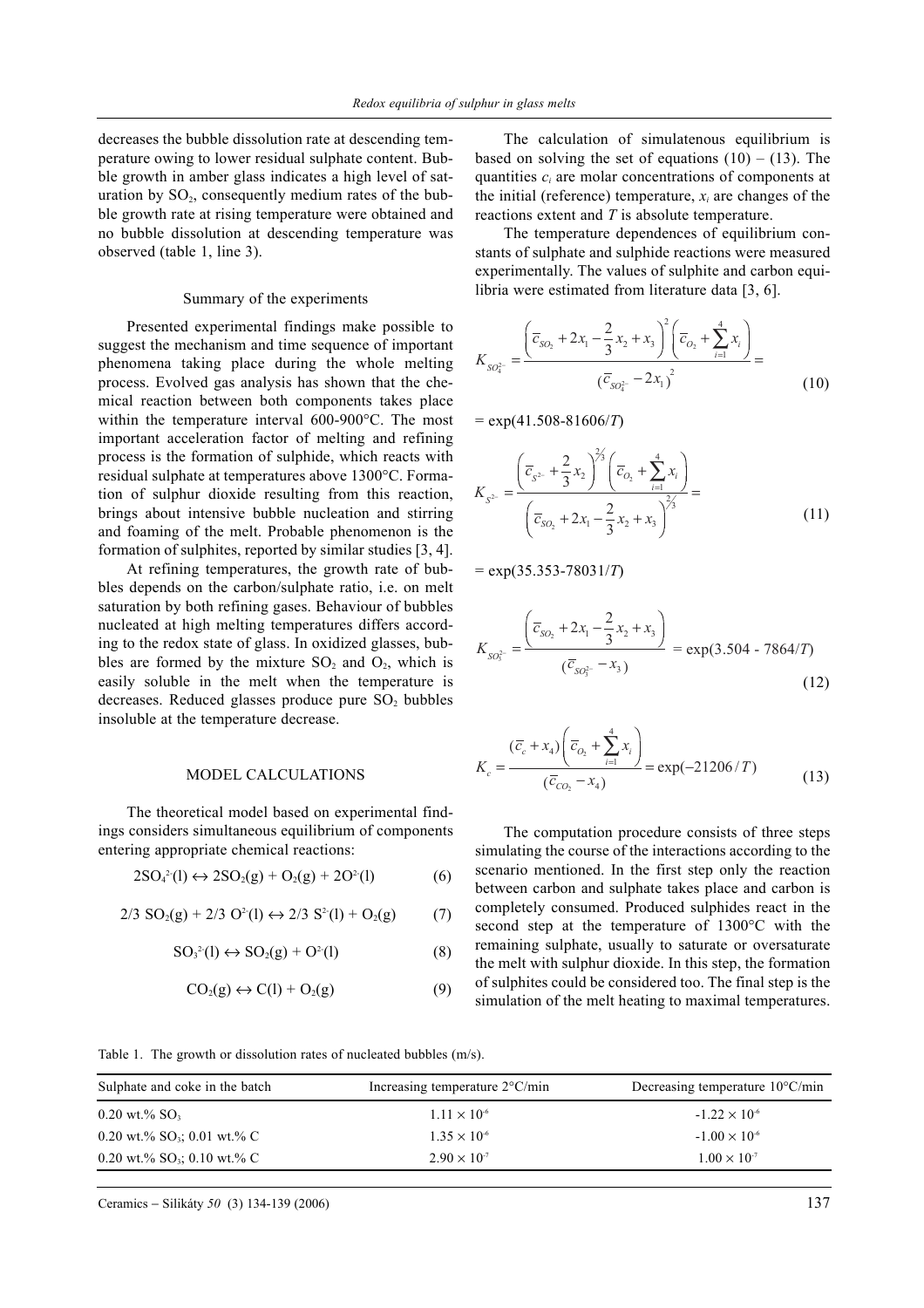Figures 7-12 present the results of calculation. The dependence of the concentration of the individual sulphur redox species on carbon/sulphate molar ratio is shown in the figure 7. Here the presence of sulphite is considered, as well as melt saturation by the  $SO<sub>2</sub>$ . The decrease of sulphate concentration followed by the

decrease of the redox state of glass is obvious. The saturation of the melt by  $SO<sub>2</sub>$  takes place at very low carbon content. The carbon/sulphate ratio equal to 0.5 results in the state when sulphates disappear from the melt and sulphide starts to be the dominating sulphur component. The areas of calculated existence of sulphate



Figure 7. The sulphur species concentration vs. molar ratio  $C/SO<sub>4</sub><sup>2</sup>$ , 1300°C. Total sulphur concentration 0.167 wt.% SO<sub>3</sub>.



Figure 8. The total sulphur concentration vs. redox state of glass (log  $p_{02}$ ), 1300°C.



Figure 9. The total sulphur concentration vs. redox state of glass (log  $p_{02}$ ), 0.20 wt.% SO<sub>3</sub>.



Figure 10. The evolved amount of  $SO_2$  vs. molar ratio  $C/SO_4^2$ , 1300°C.



Figure 11. The refining potential  $(p_{02} + p_{\text{SO2}})$  vs. molar ratio C/SO<sub>4</sub><sup>2</sup>. Glass melt contains sulphites.



Figure 12. The refining potential  $(p_{02} + p_{S02})$  vs. molar ratio  $C/SO<sub>4</sub><sup>2</sup>$ . Glass melt without sulphites.